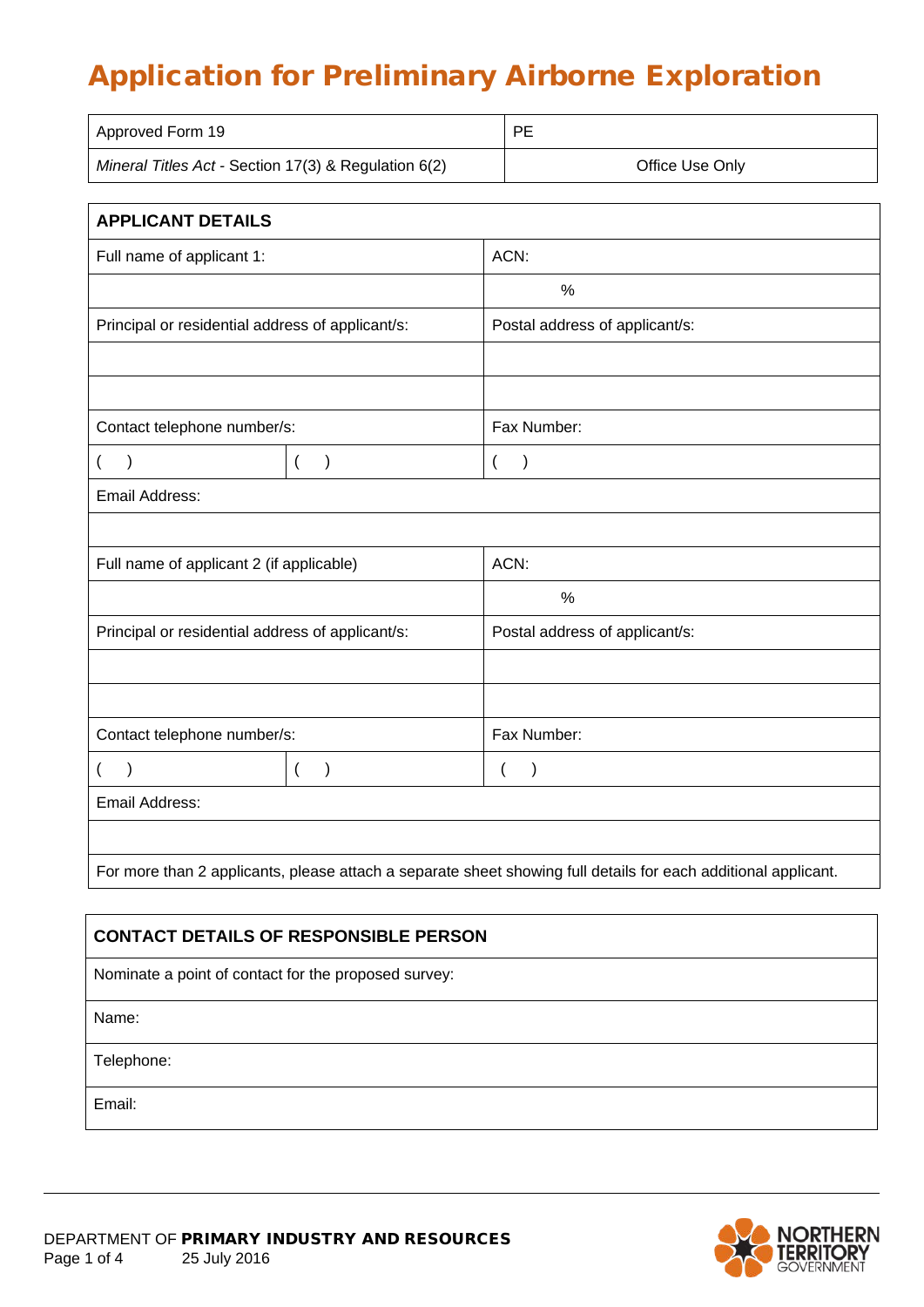Approved Form 19

| <b>PARTICULARS OF PERIOD</b> |  |                                                                               |
|------------------------------|--|-------------------------------------------------------------------------------|
| Period applied for:          |  | Please state calendar months in which the<br>proposed program will take place |

 $\Gamma$ 

| <b>PARTICULARS OF SURVEY AREA</b>                                                                                                                                                                                         |          |                |                                                                                        |  |
|---------------------------------------------------------------------------------------------------------------------------------------------------------------------------------------------------------------------------|----------|----------------|----------------------------------------------------------------------------------------|--|
| Provide a written description of the proposed survey area.                                                                                                                                                                |          | Example of map |                                                                                        |  |
| Example for written description:                                                                                                                                                                                          |          |                |                                                                                        |  |
| Point 1.                                                                                                                                                                                                                  | 14° 19'  | 132º 27'       | Point 1<br>Point 6<br>$14^{\circ}$ 20                                                  |  |
| Point 2.                                                                                                                                                                                                                  | 14° 25'  | 132º 27'       |                                                                                        |  |
| Point 3.                                                                                                                                                                                                                  | 14º 25   | 132° 32'       | Point <sub>2</sub><br>$14^{\circ}$ 25 $/$<br>Point-3-                                  |  |
| Point 4.                                                                                                                                                                                                                  | 14° 30'  | 132° 32'       | KATHERINE<br>餻                                                                         |  |
| Point 5.                                                                                                                                                                                                                  | 14° 30'  | 132° 22'       | $\overline{Point 5}$<br>Point 4<br>$14\frac{3}{2}30$<br><b>BUTINDAL</b><br>ৰ প্ল<br>25 |  |
| Point 6.                                                                                                                                                                                                                  | 14° 19'  | 132° 22'       | $32^{\circ}30$<br>$132^{\circ}$<br>$132^\circ$                                         |  |
|                                                                                                                                                                                                                           | Latitude |                | Longitude                                                                              |  |
| Point 1.                                                                                                                                                                                                                  |          |                |                                                                                        |  |
| Point 2.                                                                                                                                                                                                                  |          |                |                                                                                        |  |
| Point 3.                                                                                                                                                                                                                  |          |                |                                                                                        |  |
| Point 4.                                                                                                                                                                                                                  |          |                |                                                                                        |  |
| Point 5.                                                                                                                                                                                                                  |          |                |                                                                                        |  |
| Point 6.                                                                                                                                                                                                                  |          |                |                                                                                        |  |
| Point 7.                                                                                                                                                                                                                  |          |                |                                                                                        |  |
| Point 8.                                                                                                                                                                                                                  |          |                |                                                                                        |  |
| Point 9.                                                                                                                                                                                                                  |          |                |                                                                                        |  |
| Point 10.                                                                                                                                                                                                                 |          |                |                                                                                        |  |
| Point 11.                                                                                                                                                                                                                 |          |                |                                                                                        |  |
| Point 12.                                                                                                                                                                                                                 |          |                |                                                                                        |  |
| Point 13.                                                                                                                                                                                                                 |          |                |                                                                                        |  |
| Point 14.                                                                                                                                                                                                                 |          |                |                                                                                        |  |
| Point 15.                                                                                                                                                                                                                 |          |                |                                                                                        |  |
| Point 16.                                                                                                                                                                                                                 |          |                |                                                                                        |  |
| Attach a map clearly depicting the proposed survey area on the GDA94 datum, including the boundaries of<br>existing land holdings or geographical features and detailing proposed flight lines or data collection points. |          |                |                                                                                        |  |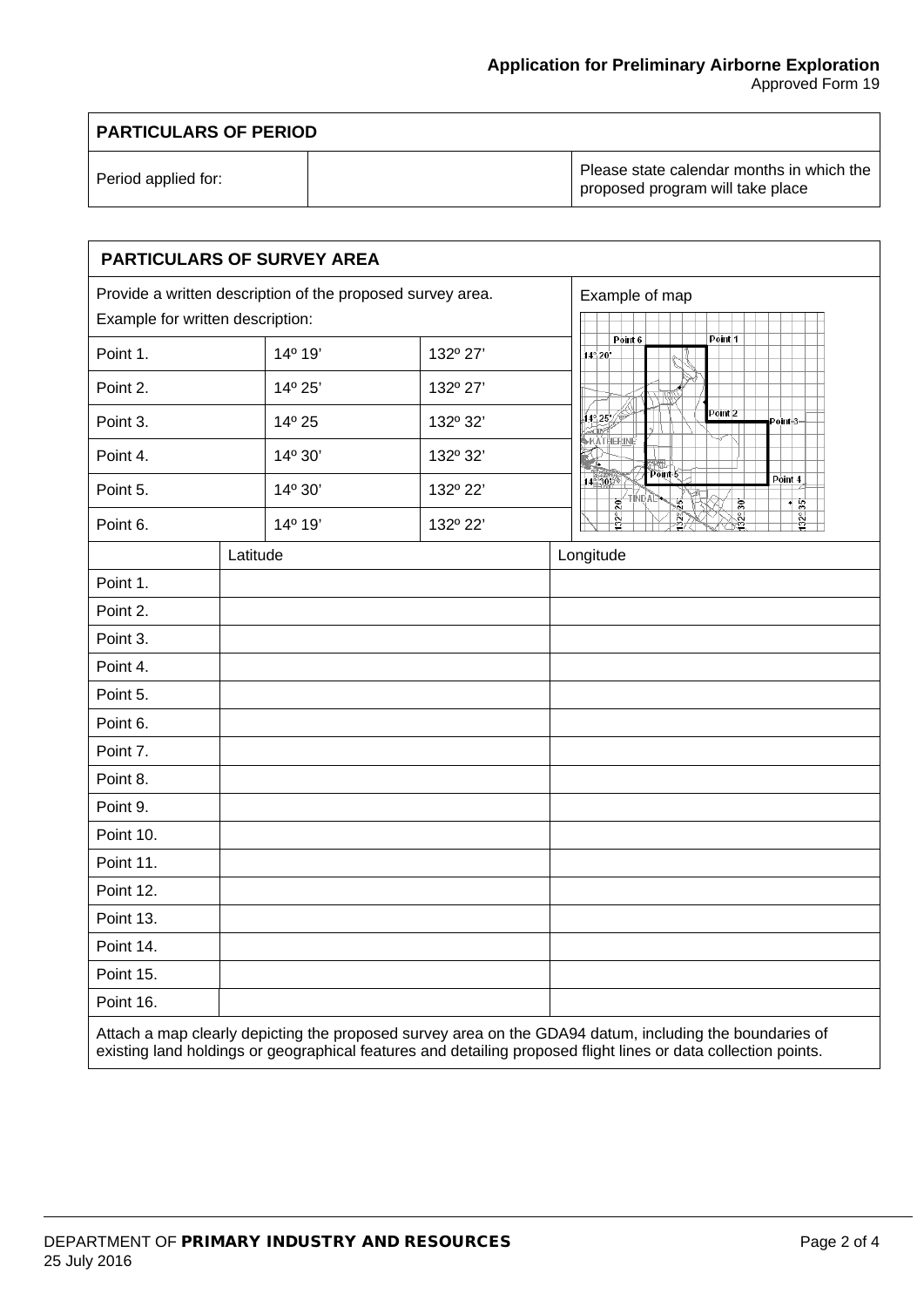## **REQUIRED ATTACHMENTS**

Proposed work program, provide as much detail as possible, including:

- $\rightarrow$  Type of survey to be flown
- $\rightarrow$  Equipment to be used
- $\rightarrow$  Details of the survey parameters including the coordinates of the survey, number and length of flight lines, line orientation, spacing, height; or number of data points and grid spacing.
- $\rightarrow$  Data quality considerations is saline water present, extensive vegetation etc.

#### **LANDING DETAILS** (Regulation 2(d))

If proposing to land the aircraft on the land being surveyed, please specify reasons for landing and any relevant details, including landing locations.

## **This application form must be submitted via email to [geoscience.info@nt.gov.au](mailto:geoscience.info@nt.gov.au) Further information is available at<https://nt.gov.au/minerals-energy> or (08) 8999 6443**

#### NOTE 1:

The expenditure for a Preliminary Airborne Exploration survey, over land in the proposed or granted area of an EL held by the applicant, may be claimed in year of the granted title.

#### NOTE 2:

Non-submission of the report or data, or the submission of data in an incorrect format, will be taken into consideration for future mineral title applications.